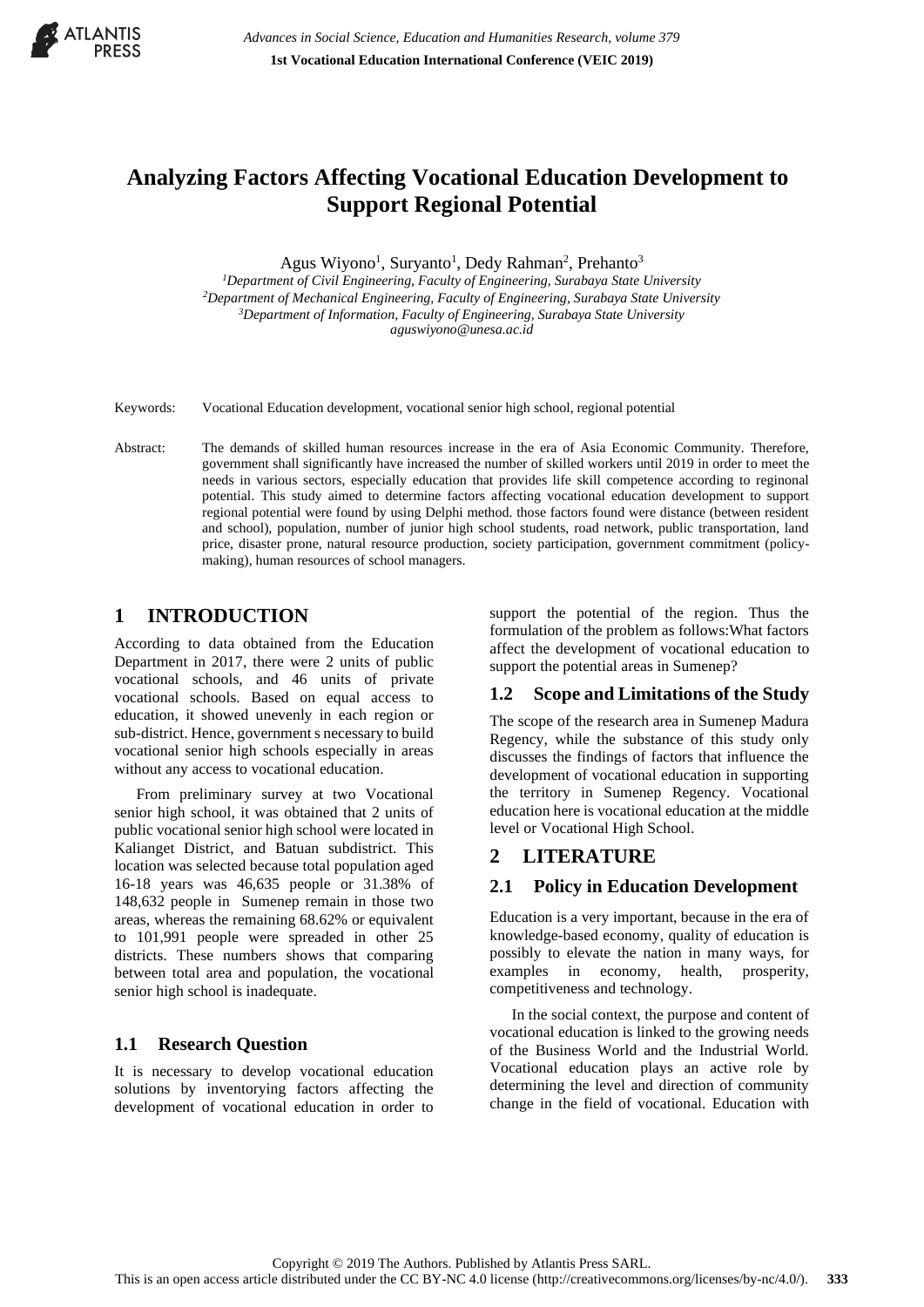dual functions is as a means of cultural preservation and as a medium for the occurrence of social change.

Education is inseparable from human life that always grows and changes. Education is a basic and absolute necessity and is always needed. Education policy deals with decisions relating to the improvement and improvement of the organization of education

The long-term education development refers to Law Number 17 Year 2007 on the National Long-Term Development Plan for 2005-2025. The alignment of the education development focus in each stage was formulated in the Long-Term National Development Plan 2005-2025. In mediumterm planning, it was possibly adjusted or improved according to the current condition through the National Medium-Term Development Plan.

#### **2.2 Education for Sustainable Development**

Human Resource Development shows a paradigm shift in education by emphasizing and promoting processes such as critical thinking, problemsolving, developing holistic vision, thinking systems and logical-oriented futures-related relevance extends also to inter-sectoral and interdisciplinary approaches that are translated into identifying interconnection in teaching, learning and research. It showed interdisciplinary links assisting general skill development in 'connectingthinking' which was transferred to practical situations (UNESCO, 2008).

In the last decade, many researchers and practitioners had called for evaluation of HRD programs (Jacobson et al., 2006; Carleton-Hug and Hug, 2010; Zint, 2011). Monitoring and evaluation are identified as key strategies for implementing ESD (UNESCO, 2005) and national policy initiatives and HRD related strategies were underway (Erdogan and Tuncer, 2009). The effectiveness and value of this initiative, together with the measurement and evaluation of their progress, remains open questions for policymakers, academic researchers and practitioners (Reid et al., 2006, page 22).

#### **2.3 Education in Local and Cultural Relativism Context**

The general methodology of program evaluation included the National Foundation for Research (NFER) by implementing "citizenship" Curriculum

in the UK (Kerr, 2006), or BLK "21" Program in Germany (de Haan, 2006) as well as the generic EFS checklist (Schroter, 2010). However, it was unclear whether national evaluation studies or examples of best practice were universally applicable in other countries, as many anthropologists have pointed out (Owens, 2012). A broad work on class ethnography involving ethnographers to enter the "lesson" world through participant observation has not been fully employed in formal educational settings to address ESD.

How ESD practiced greatly differs in their socio-political priorities, as do democracies surrounding their educational institutions, as well as a number of other historical, socio-cultural, political, ecological and economic factors. Some types of ESD focusing on social and health justice are more appropriate in some circumstances, for example, issues related to reproductive health in developing countries; while more environmentaleffects of the problem are more appropriate to others, such as the problems concerned with the consequences of high levels of consumption in the more affluent West society The diversity of institutional arrangements was interpreted in the context of broader socio-cultural influences in which both formal and informal learning takes place (eg see recent work by anthropologists in the EE field (Zarger, 2010; Efird, 2011; Kopnina 2013; Anderson, 2012).

#### **2.4 Competence Education**

The term "competence" in the context of educational issues, is technological progress and globalization coupled with new challenges that must be mastered: enhancing individualization and developing social diversity, accompanied in parallel by expanding economic and cultural uniformity, availability of rapidly growing information, to cope with increasing complexity and uncertainty.

This term is used to describe "in the future the ability to modify and shape the futures of our societies through active participation in sustainable development". "*Gestaltungs kompetenz*" includes the following eight key competencies:

- competence in foresighted;
- competence in interdisciplinary work;
- competence in cosmopolitan perception, cross-cultural understanding and cooperation;
- participatory skills;
- competence in planning and implementation; capacity for empathy, compassion and solidarity;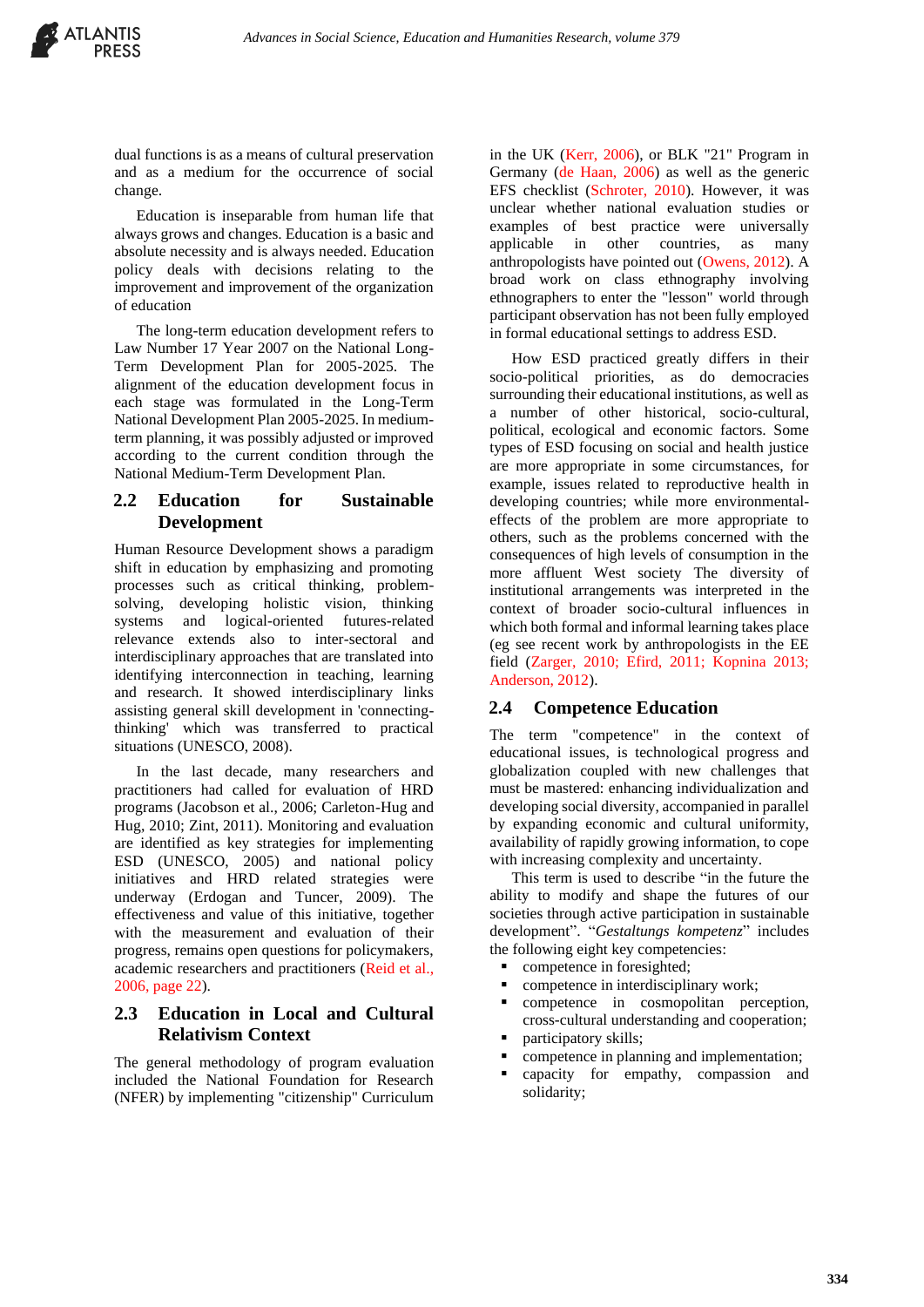

- competence in self-motivation and motivating others; and
- competence in reflection distances on individual models and cultures.

Sustainable development requires social modernization and can only be realized through the active participation of competent citizens; Therefore the concept of "*Gestaltungs kompetenz*" is characterized in particular with the major competencies necessary for future and autonomous participation in shaping and developing continuing education. Competent education here adapted to the needs in the development of potential areas of course.

### **2.5 Human Resource Education Development through Vocational Education**

One of the policies of the Ministry of Education and Culture in developing human resources at Vocatinoal Senior High School introduced in 1993/1994 was the education of Link and Match, meaning that Vocational Senior HIgh School education must be link and match to the needs of students and community to create a suitability between education programs and the needs of community. The link and match policy for vocational secondary education was carried out using Dual System Education program. For vocational education institutions, DSE is neccesary as it influences the graduates to face working world. DSE program is a policy to prepare vocational studentsto be ready and understand the demands of working world.

In contrast to Singapore and Hong Kong State policy efforts, the establishment of an educational center was a natural platform in recruiting foreign workers especially students and researchers. Singapore pursued it more aggressively than Hong Kong because of the implications of declining birth rates and the nearest economic competition (Government of Singapore, 2013). Meanwhile, Hong Kong had China to buffer shortages in urban manpower planning. (Lee, 2014).

#### **2.6 Public Interest in Vocational Education**

Based on Constitution of the Republic of Indonesia Year 1945, one of the national goals is to educate the life of the nation and to equaly obtain the best education according to one's interests and talents without differentiating in social status, race, ethnicity, religion, and gender. Thus, the

development of education should concern to learners interest. Interests can be interpreted as the power emerging within the individual to act. Interests greatly affect individual in accepting a certain object and those are influenced by 2 factors, namely:

- a. Internal factors, such as:
	- Individual talents
	- Academic achievement
- b. External factors, such as: family socialeconomic condition, including:
	- Education background of parents
	- Family income and parents' professions
	- Number of family

Although attention is directed to the recruitment of international students, developing local talent remains a fundamental goal of educational relationships. Talent development including workforce planning and inclusive provisions that support different interests of local students. On the other hand, the educational relationship does not share the purpose of attracting foreigners and repatriating diaspora talents. Contextual factors such as different political economies and ethnic sensibilities mediate the recruitment of external talents. (Lee, 2014.)

By allowing foreign providers to build campus, host countries are eager to massify higher education, increase research capacity, and enhance the overall excellence of the education system. Importantly, the educational relationship is also interested in developing human talent to compete in the global knowledge economy (Cheng, 2010; Knight and Lee, 2014). Previous studies on educational relationships provide limited analysis of talent development or focuses only on foreign talent (Chan and Ng, 2008; Knight and Morshidi, 2011).

## **3 RESEARCH METHODOLOGY**

Explorative study is to examine the relationship amongst the regional potential in order to define the concept of vocational education development in Sumenep. Case study was carried out in conducting this study strated from problems arisen from vocational education development in potential areas in Sumenep.

#### **3.1. Sampling and Population**

Sampling used in this study was purposive sampling due to (1) background of the respondents (experts)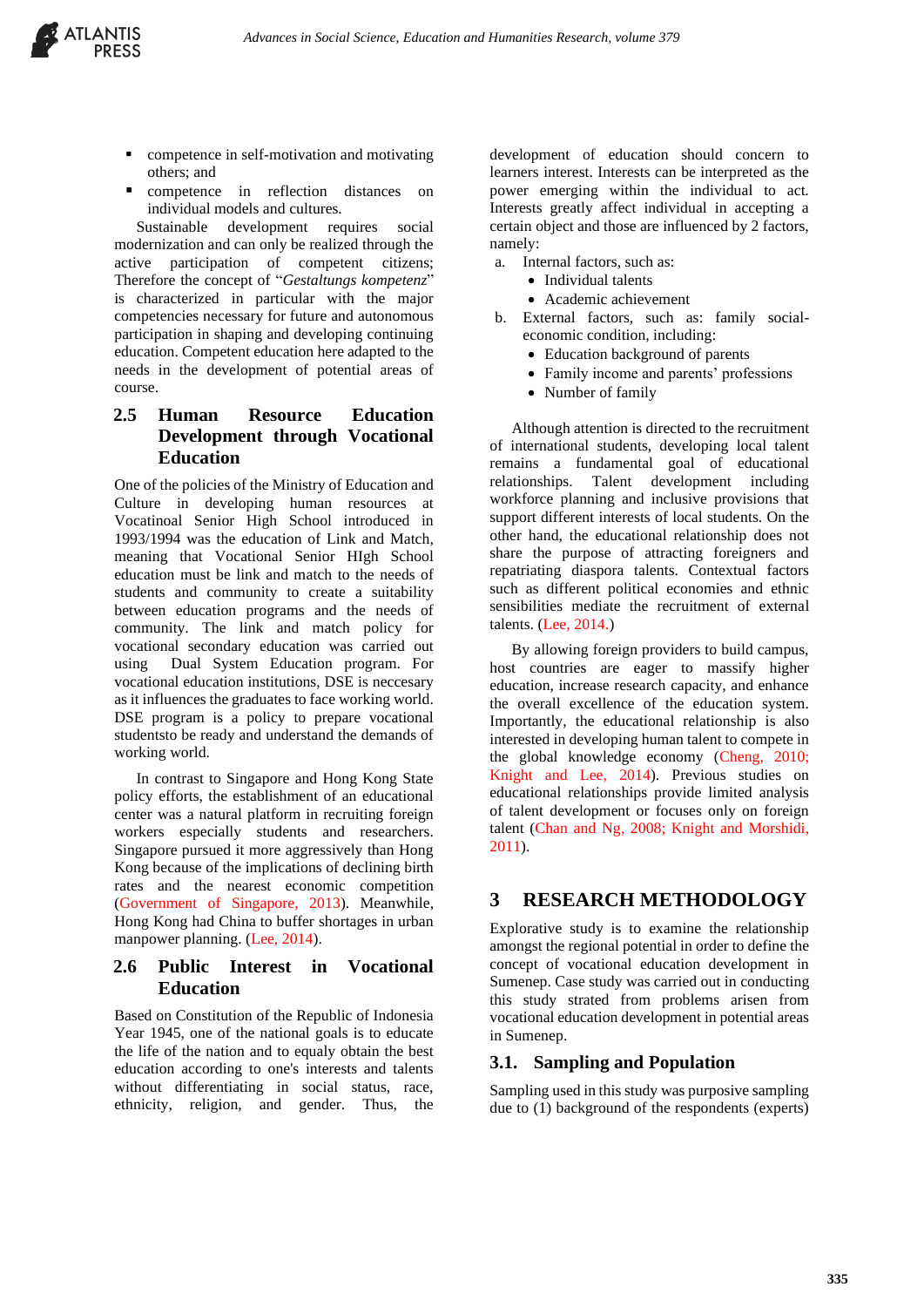

in local education and economy as well as (2) limitation of time, cost, and power.

|  |  |  | Table 3.2. Score Criteria in Stakeholders Analysis |  |
|--|--|--|----------------------------------------------------|--|
|--|--|--|----------------------------------------------------|--|

| <b>Score</b> | <b>Level of Influence</b> | <b>Level of Interest</b> |
|--------------|---------------------------|--------------------------|
|              | Unknown                   | Unknown                  |
|              | Low/no influence          | Low/unimportant          |
|              | Low influence             | Less important           |
| 3            | Influenced                | Important                |
|              | Very influenced           | Very important           |
|              | Highly influenced         | Highly important         |

*Source: Rietbergen et.al, 1998* sekali

*Purposif* sampling was conducted by determining certain targets or predefined respondents. These are the sampling according to defined technique, including:

- Education Department of Sumenep
- BAPPEDA Sumenep (Social-Cultural division)
- **Scholars**
- People who graduated from university or had high intelligence
- Junior High School Students aged  $13 15$
- Regional Industry, Trading, and Investment Department
- Community organizations (educational board)
- Trading and Industrial Office Sumenep
- Regional House of Representative of
- Sumenep (D division of education) Education and Culture Department of East
- Java Province (Vocational Education Division)

#### **3.2. Data Analysis**

Gradually, the accumulated data was interpreted into the general picture for subsequent analysis according to data allotment in the analysis. This study applied blending qualitative and quantitative technique. Quantitative technique used hierarchical process analysis, while qualitative used Delphi. The analysis steps include:

#### **3.2.1 Stakeholders Analysis**

Based on paradigm used, ampling was limited to the respondent with specific data and isolated from the environment mentioned using Stakeholders Analysis. Experts in this study were stakeholders or related parties in Vocational Education Development. Each stakeholder has an unequal level of influence and degree of importance. Therefore, to determine the very influential and very important stakeholders. The analysis of the level of influence of stakeholders are:

- **Education Department of Sumenep**
- **BAPPEDA Sumenep (Cultural division)**
- **Scholars**
- **Educational Board**
- Regional House of Representatives (Education division)
- Education and Culture Department East Java Province.

#### **3.2.2 Analysis in determining factors affecting Vocational Education Development to support Regional Potential**

Two types of data were used in this study, primary data obtained by interview, questionnares, as well as surveys, while secondary data derived from existing documentation.

Questionnaire in this article functioned in giving input in determining factors using the Delphi method. Literary study or documentation was to provide complimentary information and data based on existing documents, such as Sumenep in 2016 and Sumenep Potential or data taken from Education Departement and BPS.

This method was to determine alternative programs by exploring assumptions or facts to reach a consensus. The participants are experts in vocational education. Thus, Delphi method employ experts' opinions, experiences and intuitions. These are steps in performing Dhelphi method:

#### **(1) Exploration Phase of Factors Affecting Vocational Education Development as an Effort to Support Regional Potential**

Exploration process was conducted by involving the predefined respondents that was by interview and questionnaires describing criteria that affect vocational education development as the results of literature review. Information obtained in prelimanary stage of exploratory process was analyzed until it resulted on factors affecting vocational education development in Sumenep, Madura as follows:

- **•** Population
- Land condition
- Accessibility
- Radius of service (distance)
- Land use
- Vocational senior high school distribution